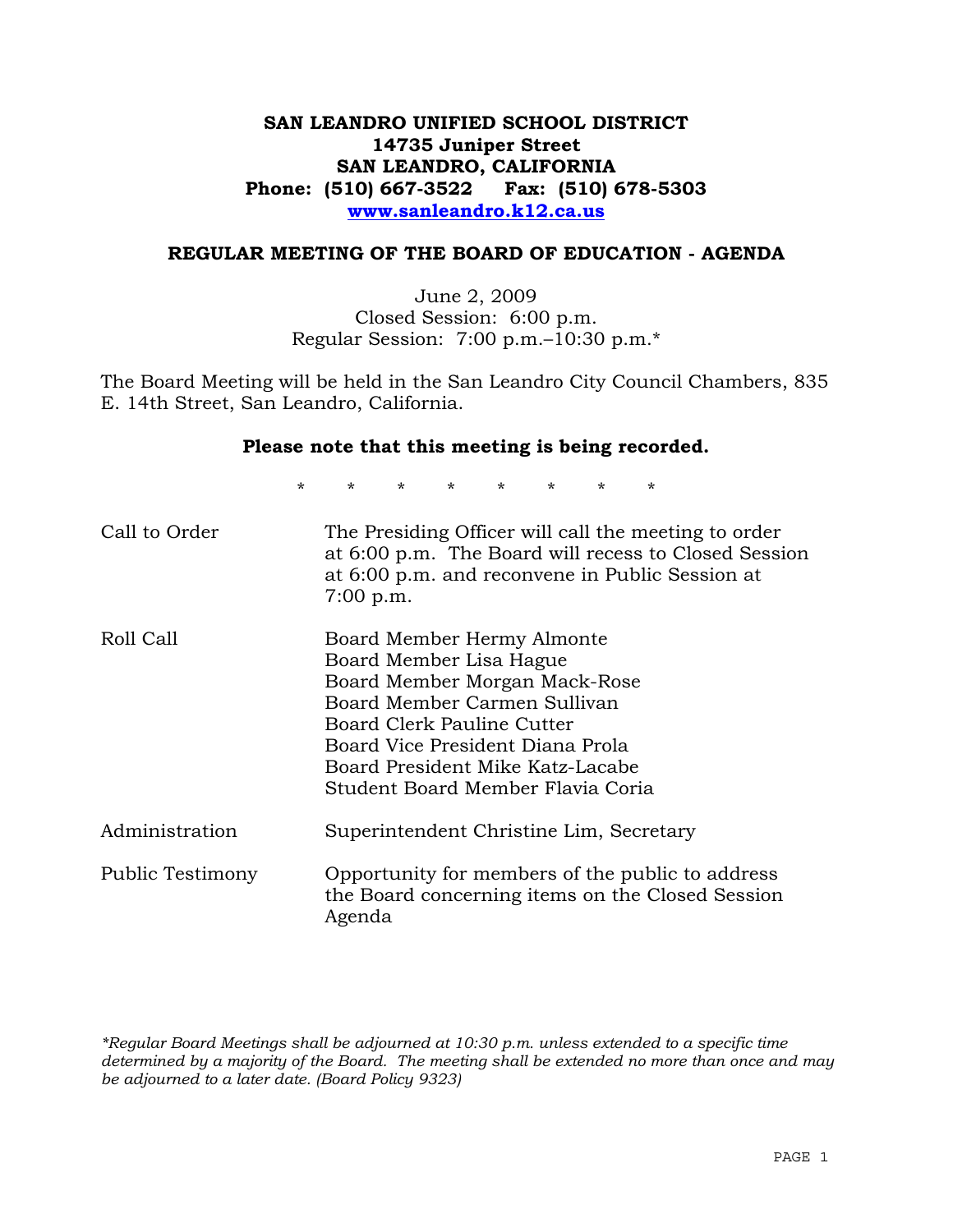Prior to the Public Session, the Board will meet in Closed Session pursuant to Education Code Sections 35146, 48918 (c), and 48912, and Government Code Sections 54957, 54957.6, 54956.9(b), and 54956.9.

- a) Student Expulsions
- b) Public Employee Discipline/Dismissal/Release/Hiring
- c) Conference with Labor Negotiator
- d) Conference with Legal Counsel Anticipated Litigation Significant exposure to litigation
- e) Conference with Real Property Negotiator Property(ies)
- f) Conference with Legal Counsel Existing Litigation
- g) Matters Related to Students California High School Exit Exam (CAHSEE) Waiver Requests

| Report Closed<br><b>Session Action</b> | Motion __________ Second __________ Vote ________     |                                                                                                                                                                                                                                                                                                                                                                                                                                                                                                                                                                                                                                                                                                                                                                                                                                                                                                                                                                                                                        |
|----------------------------------------|-------------------------------------------------------|------------------------------------------------------------------------------------------------------------------------------------------------------------------------------------------------------------------------------------------------------------------------------------------------------------------------------------------------------------------------------------------------------------------------------------------------------------------------------------------------------------------------------------------------------------------------------------------------------------------------------------------------------------------------------------------------------------------------------------------------------------------------------------------------------------------------------------------------------------------------------------------------------------------------------------------------------------------------------------------------------------------------|
| Pledge of Allegiance                   |                                                       |                                                                                                                                                                                                                                                                                                                                                                                                                                                                                                                                                                                                                                                                                                                                                                                                                                                                                                                                                                                                                        |
| Approve Agenda                         |                                                       | Approve the Regular Meeting Agenda of June 2, 2009                                                                                                                                                                                                                                                                                                                                                                                                                                                                                                                                                                                                                                                                                                                                                                                                                                                                                                                                                                     |
|                                        | Motion ___________ Second ____________ Vote _________ |                                                                                                                                                                                                                                                                                                                                                                                                                                                                                                                                                                                                                                                                                                                                                                                                                                                                                                                                                                                                                        |
| Legal Statement                        | 54954.2(a)                                            | Members of the audience who wish to address the<br>Board are asked to complete the yellow card available at<br>the entrance and submit it to the Board's Administrative<br>Assistant. Speakers who have completed the card will be<br>called when the item is reached on the agenda or, for<br>non-agenda items, during the Public Testimony. Cards<br>are to be turned in before the item is reached on the<br>agenda. Please note that this meeting is being recorded.<br>State law prohibits the Board of Education from taking<br>any action on or discussing items that are not on the<br>posted agenda except to A) briefly respond to statements<br>made or questions posed by the public in attendance; B)<br>ask questions for clarification; C) provide a reference to a<br>staff member or other resource for factual information in<br>response to the inquiry; or D) ask a staff member to<br>report back on the matter at the next meeting and/or put<br>it on a future agenda. (Government Code Section |

### **PRESENTATIONS**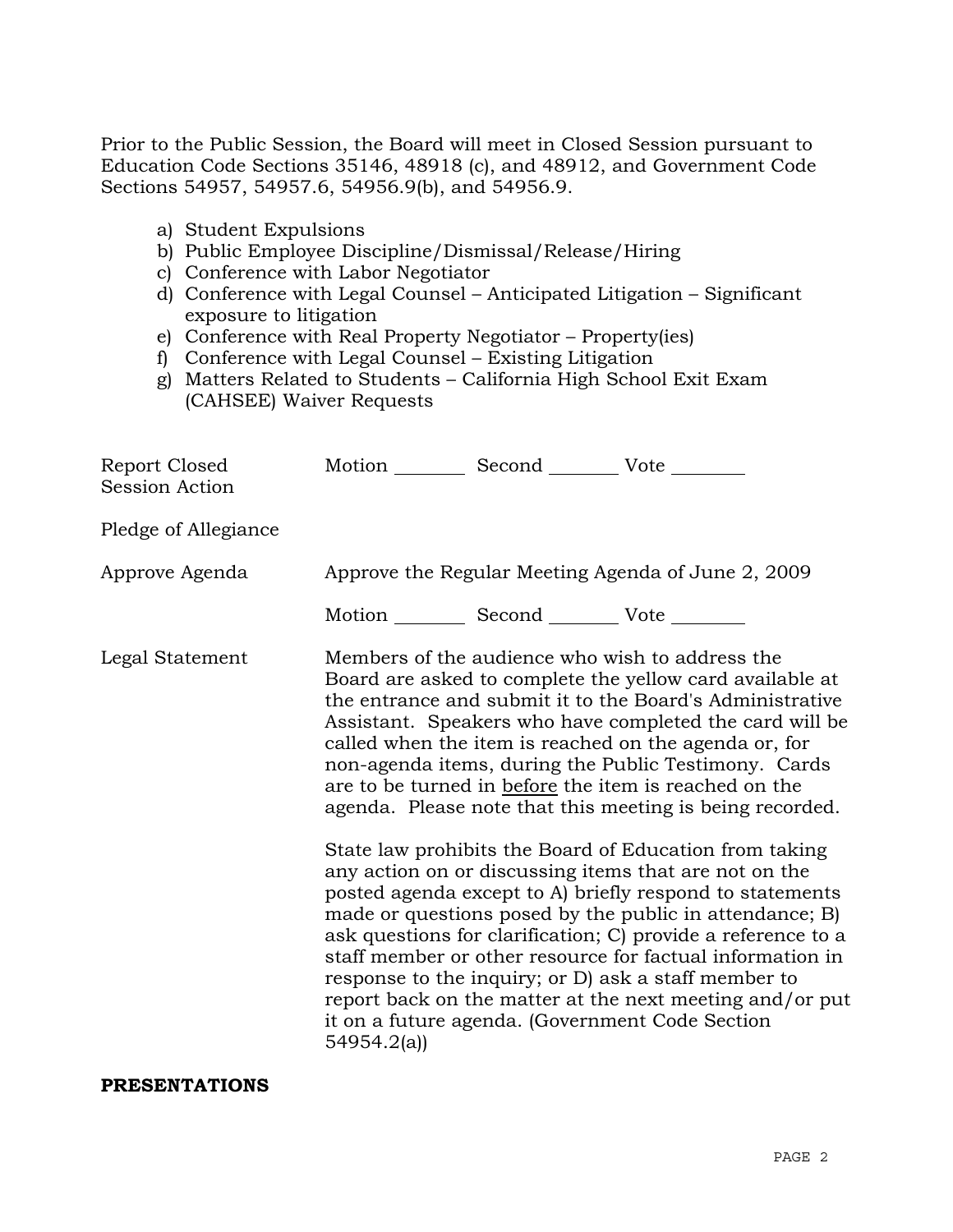| $7:00-7:05$ p.m. | * | The Board of Education and the Superintendent will<br>present Flavia Coria with a Certificate of Commendation<br>for her service as Student Board Member for the San<br>Leandro Unified School District Board of Education for<br>the 2008-2009 school year.                                                                                                                                                                                                                                                                                                                                                                                                                                                                                                                                                                                                     |                                                                   |
|------------------|---|------------------------------------------------------------------------------------------------------------------------------------------------------------------------------------------------------------------------------------------------------------------------------------------------------------------------------------------------------------------------------------------------------------------------------------------------------------------------------------------------------------------------------------------------------------------------------------------------------------------------------------------------------------------------------------------------------------------------------------------------------------------------------------------------------------------------------------------------------------------|-------------------------------------------------------------------|
| $7:05-7:10$ p.m. | * | The Board of Education and the Superintendent, at the<br>recommendation of the San Leandro High School<br>theater teacher Ryan Weibel, would like to present<br>Certificates of Commendation to Karen & Gabrielle<br>Koizumi for their commitment, dedication and limitless<br>support of the high school theater program and the<br>recent production of Little Shop of Horrors.                                                                                                                                                                                                                                                                                                                                                                                                                                                                                |                                                                   |
| $7:10-7:20$ p.m. | * | The Board of Education and the Superintendent<br>proudly recognize the following 2008-2009<br>Employees/Volunteers of the Year:<br>Volunteer:<br>Classified Employee:<br>٠<br>Teacher:<br>$\bullet$<br>Administrator:                                                                                                                                                                                                                                                                                                                                                                                                                                                                                                                                                                                                                                            | Mary May<br>Kathy Doll<br><b>Audrey Brown</b><br><b>Cher Mott</b> |
| 7:20-7:30 p.m.   | * | Across the country, states are developing a uniform<br>longitudinal data systems. California is ready to<br>implement the California Longitudinal Pupil<br>Achievement Data System (CALPADS) that will begin<br>production implementation and Statewide Student<br>Identifier (SSID) enrollment management on August 3,<br>2009. The successful implementation of CALPADS is a<br>top priority of the State Superintendent of Schools and<br>the California State Department of Education. IBM has<br>been working under contract with staff from the<br>California Department of Education (CDE), the<br>California School Information Services (CSIS), county<br>offices of education, school districts, and charter<br>schools to develop CALPADS. This presentation will<br>provide the Board of Education and the community<br>with an overview of CALPADS. |                                                                   |

**7:30-7:45 p.m.** \* At the Board meeting on May 19, 2009, the Board of Education was presented with information related to the K-3 Configuration Analysis that was conducted at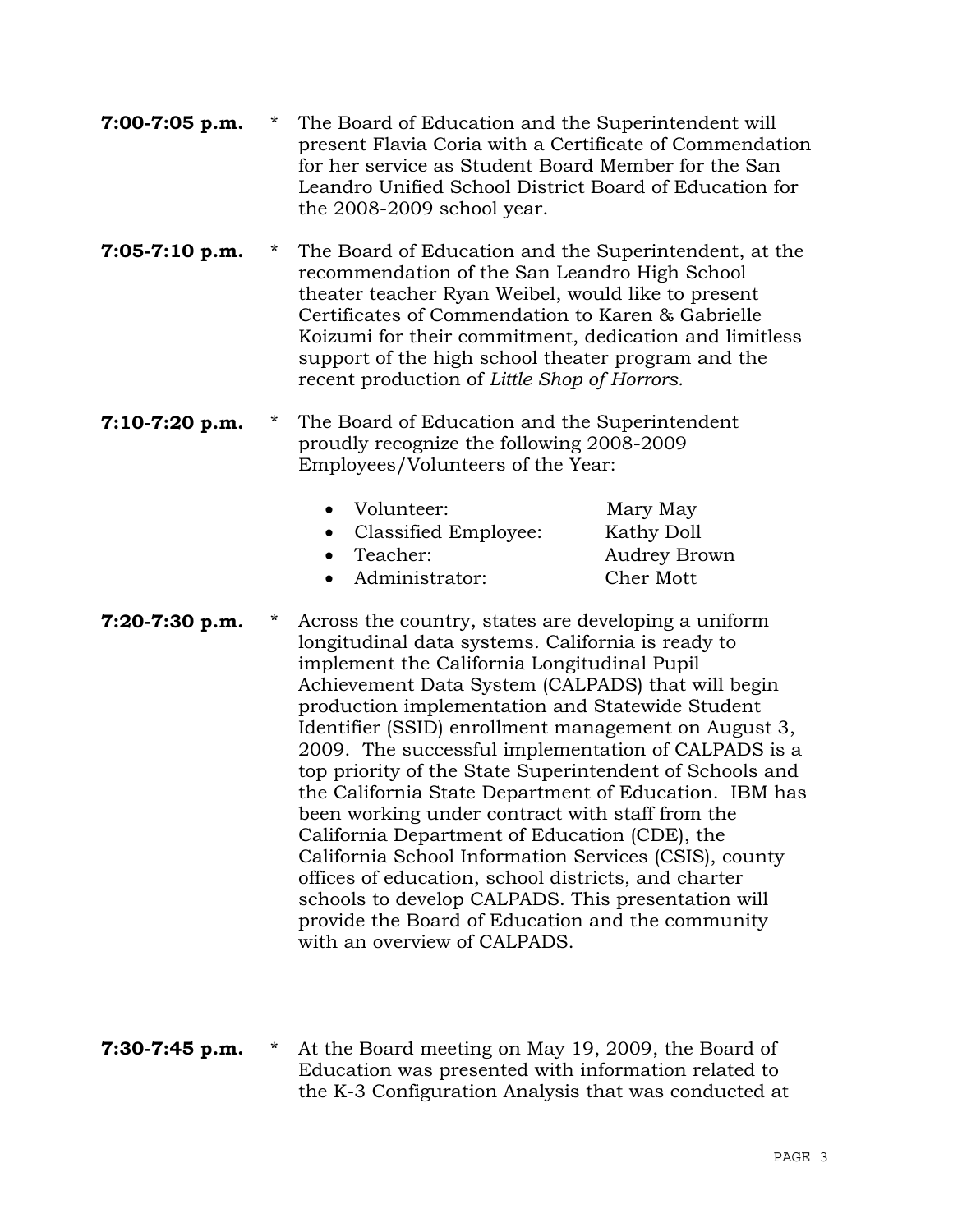the request of the Board Finance Committee. This analysis looked at the space capacity of each school site and the possibility of implementing a full day kindergarten program. Of the four alternative schedules, the Board directed staff to bring back more information related to Alternative Schedule #4a and 4b. These schedules primarily looked at full day kindergarten and 1-3 grade modified schedule with time for during-the-day intervention.

This presentation is a follow-up to the May 19th meeting and will provide the Board with additional information about schedule 4a and 4b, the challenges faced with implementing the schedules, and topics to be considered before moving forward.

# **7:45– 8:00 p.m. CONFERENCE ITEM**

### Educational Services

| $3.1-CF$        | <b>Staff Recommendation:</b>                         |
|-----------------|------------------------------------------------------|
| Implement Self- | The Board will discuss and consider approving        |
| Contained       | Implementation of self-contained staggered           |
| Staggered       | kindergarten classes, and maintain staggered reading |
| Kindergarten    | schedule in grades 1-3 for 2009-2010                 |
| Classes, and    |                                                      |
| Maintain        |                                                      |
| Staggered       |                                                      |
| Reading         |                                                      |
| Schedule in     |                                                      |
| grades 1-3 for  |                                                      |
| 2009-2010       | Motion<br>Second<br>Vote                             |
|                 |                                                      |

### **PRESENTATION**

**8:00-8:10 p.m.** \* Katherine Piccus, Director of Special Services, will present information regarding the proposed use of the IDEA Federal Stimulus funds (American Recovery and reinvestment Act (AARP)) earmarked for Special Education. The presentation will include:

- An explanation of the funds the District expects to receive
- Goals and intended use of the funds
- District priorities for use of the funds, and
- Total estimated cost of the proposed priorities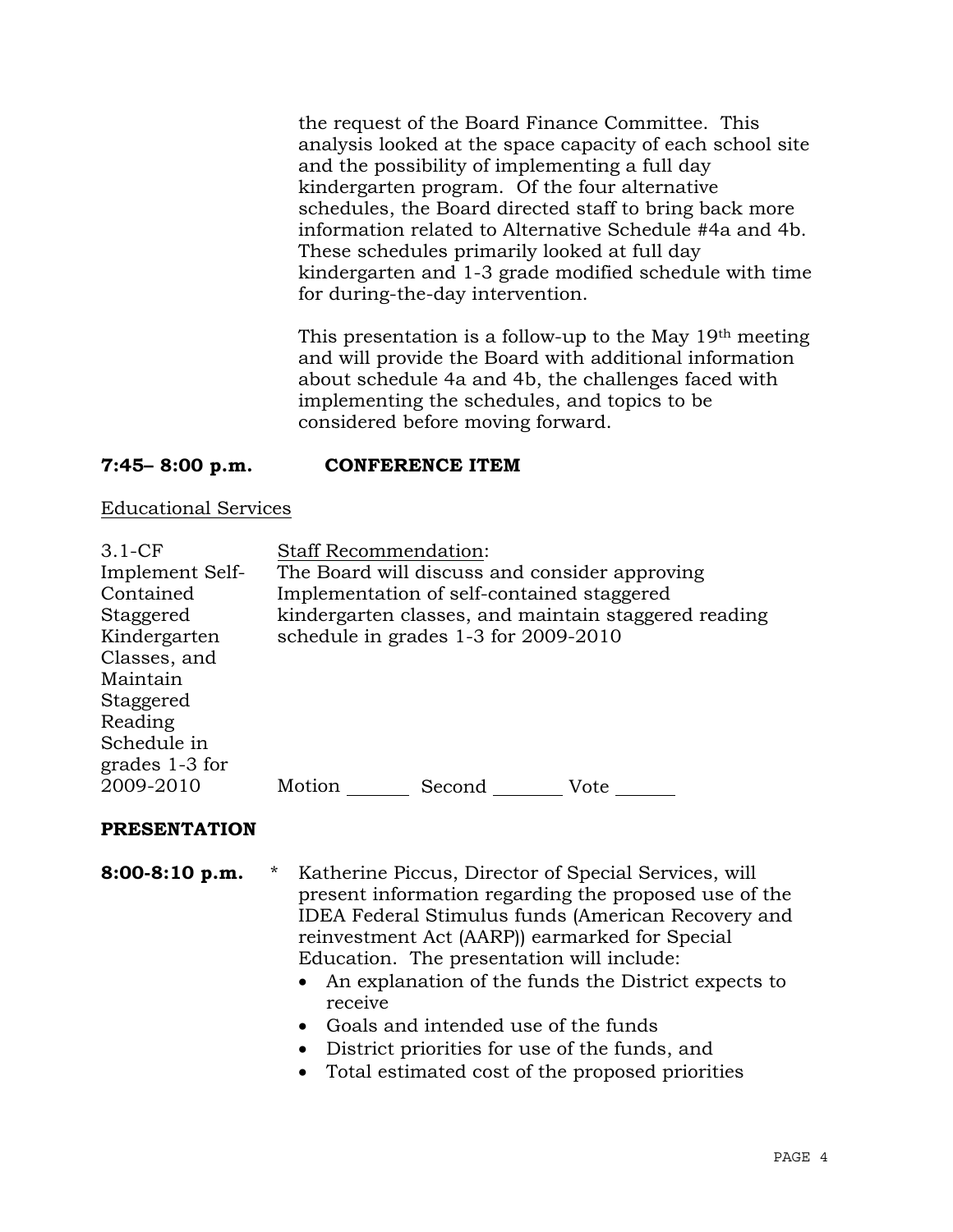### **8:10-8:15 p.m. CONFERENCE**  3.2-CF Conceptual Proposal for Use of the American Recovery and Reinvestment ACT (ARRA)/Individuals with Disabilities Education Act (IDEA) Stimulus One-Time Funds Staff Recommendation: The Board will discuss and consider approving the Conceptual Proposal for use of the American Recovery and Reinvestment ACT (ARRA)/Individuals with Disabilities Education Act (IDEA) Stimulus One-Time Funds. Motion Second Vote **8:15-8:20 p.m. PUBLIC TESTIMONY ON NON-AGENDA ITEMS 8:20-9:05 p.m. REPORTS** Correspondence Student Board Member Report Union Representatives Report Superintendent's Report Board Committee Reports • City/District Liaison • Communication • Curriculum • Facilities/Technology Board Representatives' Reports • Eden Area Regional Occupational Program

# **9:05-9:15 p.m. CONSENT ITEMS**

These items are considered routine and may be enacted by a single motion. At the request of any member of the Board, any item on the consent agenda shall be removed and given individual consideration for action as a regular agenda item.

# Human Resources

| $2.1-C$<br>Acceptance of<br>Personnel Report                  | <b>Staff Recommendation:</b><br>Accept Personnel Report as submitted.                                                                                        |  |
|---------------------------------------------------------------|--------------------------------------------------------------------------------------------------------------------------------------------------------------|--|
|                                                               | Motion<br>Second<br>Vote                                                                                                                                     |  |
| $2.2 - C$<br>Renewal of Student<br><b>Teaching Agreements</b> | <b>Staff Recommendation:</b><br>Approve the renewal of the Student Teaching<br>Agreements between the District and California<br>State University, East Bay. |  |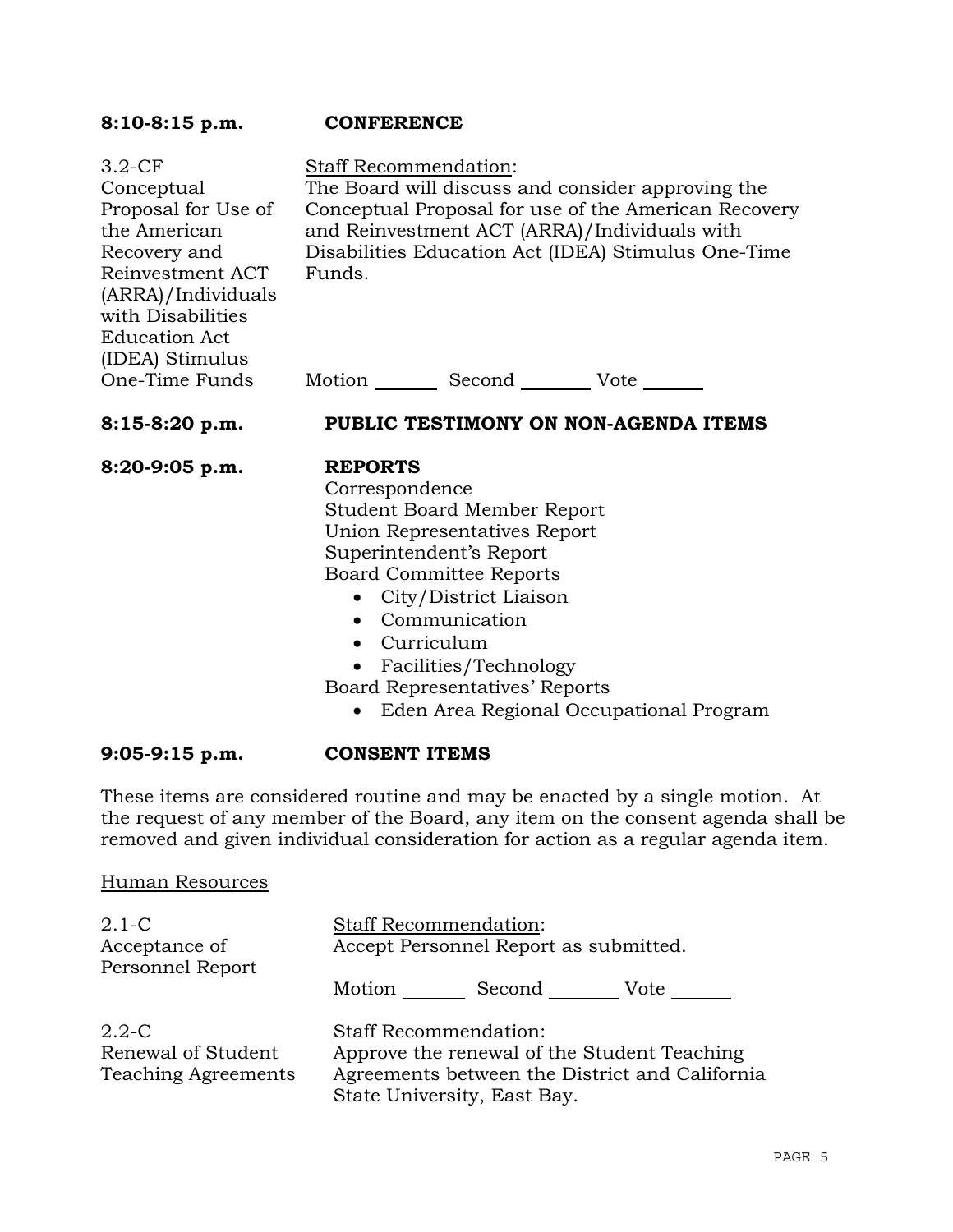Motion Second Vote \_\_\_\_\_\_

2.3-C Job Description for Executive Manager Food and Nutrition **Services** 

Staff Recommendation: Approved the new job description and salary schedule for the Executive Manager Food and Nutrition Services.

Motion Second Vote \_\_\_\_\_\_

Educational Services

3.1-C Acceptance of **Donations** 

Staff Recommendation:

Approve the acceptance of gifts to the District as follows:

Garfield Elementary School

\$300 toward the cost of staff refrigerator from Mayor Tony Santos' office (from City funds)

Washington Elementary School

- Toolbox for Education Garden Grant in the amount of \$5,000 from Lowe's Charitable and Education Foundation
- \$200 for general fund from Jessica Bartholow

Wilson Elementary School

- \$200 for general fund from Que Ly
- \$1,000 for general fund from WalMart, San Leandro
- Copy paper, pens and band aids from M. Hoang and S. Nguyen
- 9 boxes of Kleenex from Mr. and Mrs. Campana
- 5 cases copy paper from Janita Lopez
- 2 reams colored paper and 2 reams white copy paper from Mr. and Mrs. Lopez
- 2 reams pink copy paper and 2 reams green copy paper from Mr. and Mrs. Julius Vintayen
- Various amounts of paper, pens and pencils from Jorge and Norma Lopez
- 2 reams of paper and 2 packages of pens from Hui Chang Li
- 1 ream of paper, pencils and pens from Rolando and Veronica Dalao
- Various amounts of glue sticks, pens, and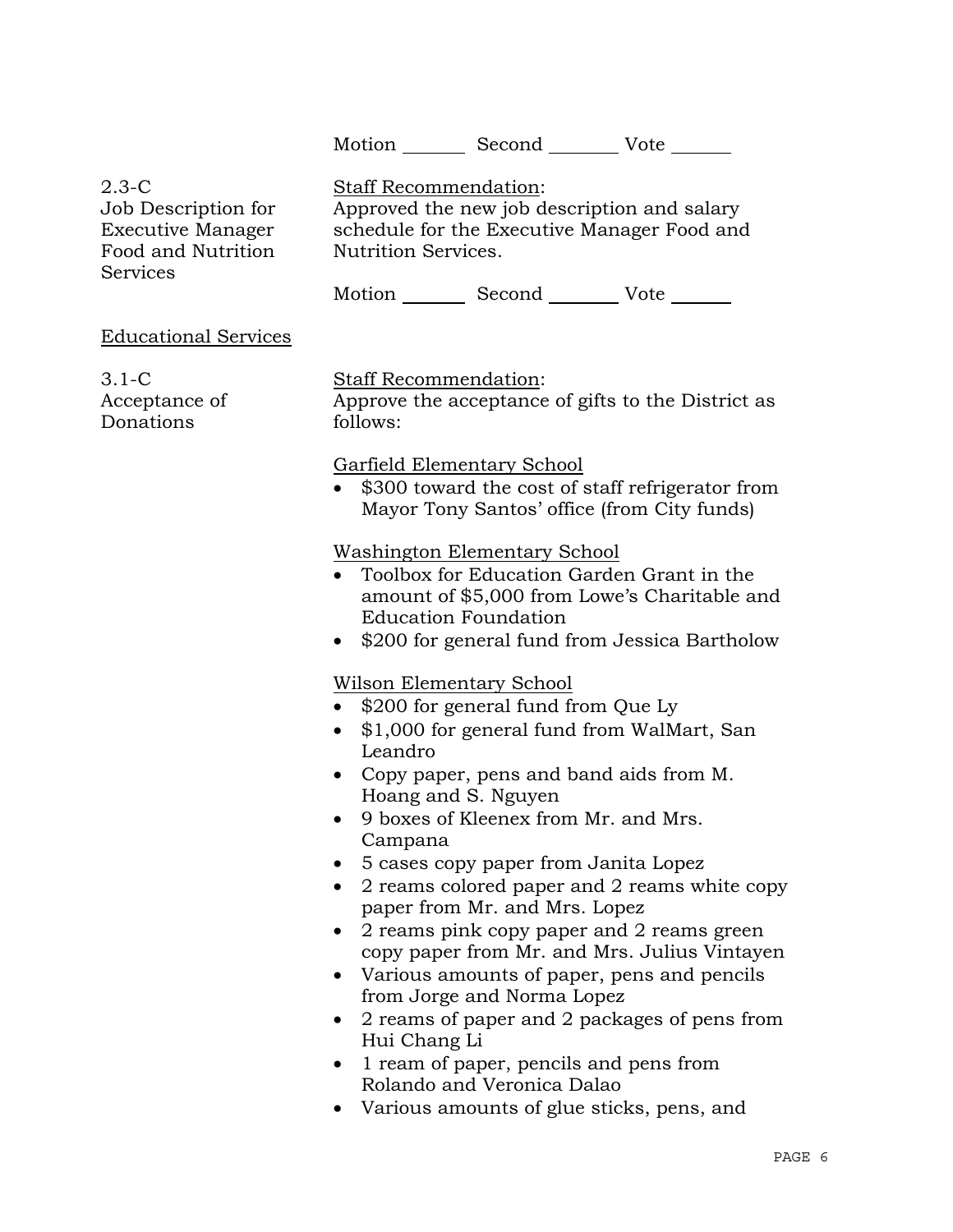band aids from Phuong Tran • 20 reams of white copy paper from Guadalupe Jimenez • 1 case of paper from Blaisdell's, San Leandro • Various amounts of binders, notebooks, paper, pens, name tags, rubber bands, and folders from Cherise Johnson • Various amounts of copy paper, pencils and glue sticks from Priscilla Aquiro • 6 dozen pencils from Mr. and Mrs. Carrillo San Leandro High School • Various art supplies for the Art Department from Ron and Carrie Cutting Motion Second Vote 3.2-C Recommendation from Administrative Panel for Expulsion Staff Recommendation: Approve the Administrative Panel's recommendation for expulsion for student E12- 08/09. Motion \_\_\_\_\_\_\_\_\_ Second \_\_\_\_\_\_\_\_\_\_ Vote \_\_\_\_ 3.3-C Carl D. Perkins Career & Technical Education Improvement Act of 2006, 2008-2012 Local Plan for Career Technical Education for San Leandro High School Staff Recommendation: Approve the Carl D. Perkins Career & Technical Education Improvement Act of 2006, 2008-2012 Local Plan for Career Technical Education for San Leandro High School. Motion Second Vote

3.4-C CAHSEE Waivers Staff Recommendation: Approve the California High School Exist Exam (CAHSEE) waiver requests recommendation by the Assistant Superintendent of Educational Services for the follow students:

| S8-08/09     |  |
|--------------|--|
| $S9 - 08/05$ |  |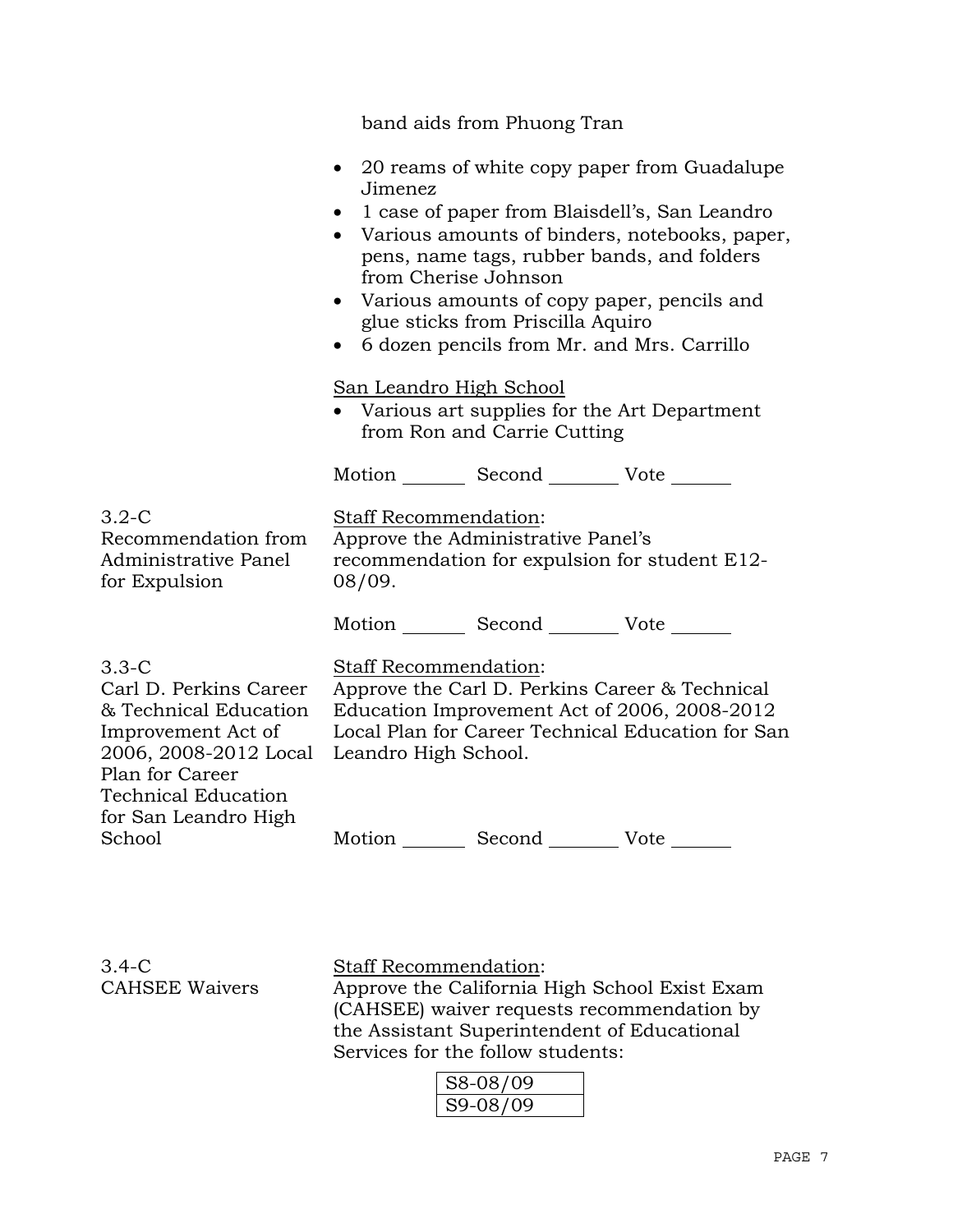|                                                                                                                                                                                                                                                                                                                                                                      |                                                                                                                                                                                                                                                                                                                          | Motion _________ Second _________ Vote _______                                                                                                                                         |                                                                                                                                                    |
|----------------------------------------------------------------------------------------------------------------------------------------------------------------------------------------------------------------------------------------------------------------------------------------------------------------------------------------------------------------------|--------------------------------------------------------------------------------------------------------------------------------------------------------------------------------------------------------------------------------------------------------------------------------------------------------------------------|----------------------------------------------------------------------------------------------------------------------------------------------------------------------------------------|----------------------------------------------------------------------------------------------------------------------------------------------------|
| $3.5-C$<br>Extend the Expiration<br>Date of the Single<br>School Plan for<br>Student Achievement<br>(SSPSA) for Garfield,<br>Jefferson, Madison,<br>McKinley, Monroe,<br>Roosevelt, Washington,<br>Wilson Elementary<br>Schools, Bancroft and<br>Muir Middle School,<br>and San Leandro High<br>School and Lincoln<br>Alternative High School<br>Through to December | Staff Recommendation:<br>2009.                                                                                                                                                                                                                                                                                           | Approve to extend the expiration date of the<br>Single School Plan for Student Achievement<br>(SSPSA) for Garfield, Jefferson, Madison,<br>Alternative High School through to December | McKinley, Monroe, Roosevelt, Washington, Wilson<br>Elementary Schools, Bancroft and Muir Middle<br>School, and San Leandro High School and Lincoln |
| 2009                                                                                                                                                                                                                                                                                                                                                                 |                                                                                                                                                                                                                                                                                                                          | Motion _________ Second __________ Vote _______                                                                                                                                        |                                                                                                                                                    |
| Facilities and Construction                                                                                                                                                                                                                                                                                                                                          |                                                                                                                                                                                                                                                                                                                          |                                                                                                                                                                                        |                                                                                                                                                    |
| $5.1-C$<br><b>Construction Contract</b><br>with Zolman<br>Construction for the<br>San Leandro High<br><b>School Arts Education</b><br>Center (AEC) Project                                                                                                                                                                                                           | Staff Recommendation:<br>Approve award of the construction contract to<br>Zolman Construction, the lowest responsive,<br>responsible bidder for the San Leandro High<br>School Arts Education Center (AEC) project, Bid<br>Package #09-02 in the amount of \$13,200,000,<br>which is 8.9% under the construction budget. |                                                                                                                                                                                        |                                                                                                                                                    |
|                                                                                                                                                                                                                                                                                                                                                                      |                                                                                                                                                                                                                                                                                                                          | Motion _________ Second _________ Vote ______                                                                                                                                          |                                                                                                                                                    |

5.2-C Amendment #1 to WCS/Ca Labor Compliance Program (LCP) Professional Consulting Services Agreement to add San Leandro High School Arts Education Center

# Staff Recommendation:

Approve Amendment #1 for \$54,750, a 104% increase to the WCS/Ca Labor Compliance Program (LCP) professional services agreement to add San Leandro High School Arts Education Center and Bancroft Middle School Heating and Roofing projects.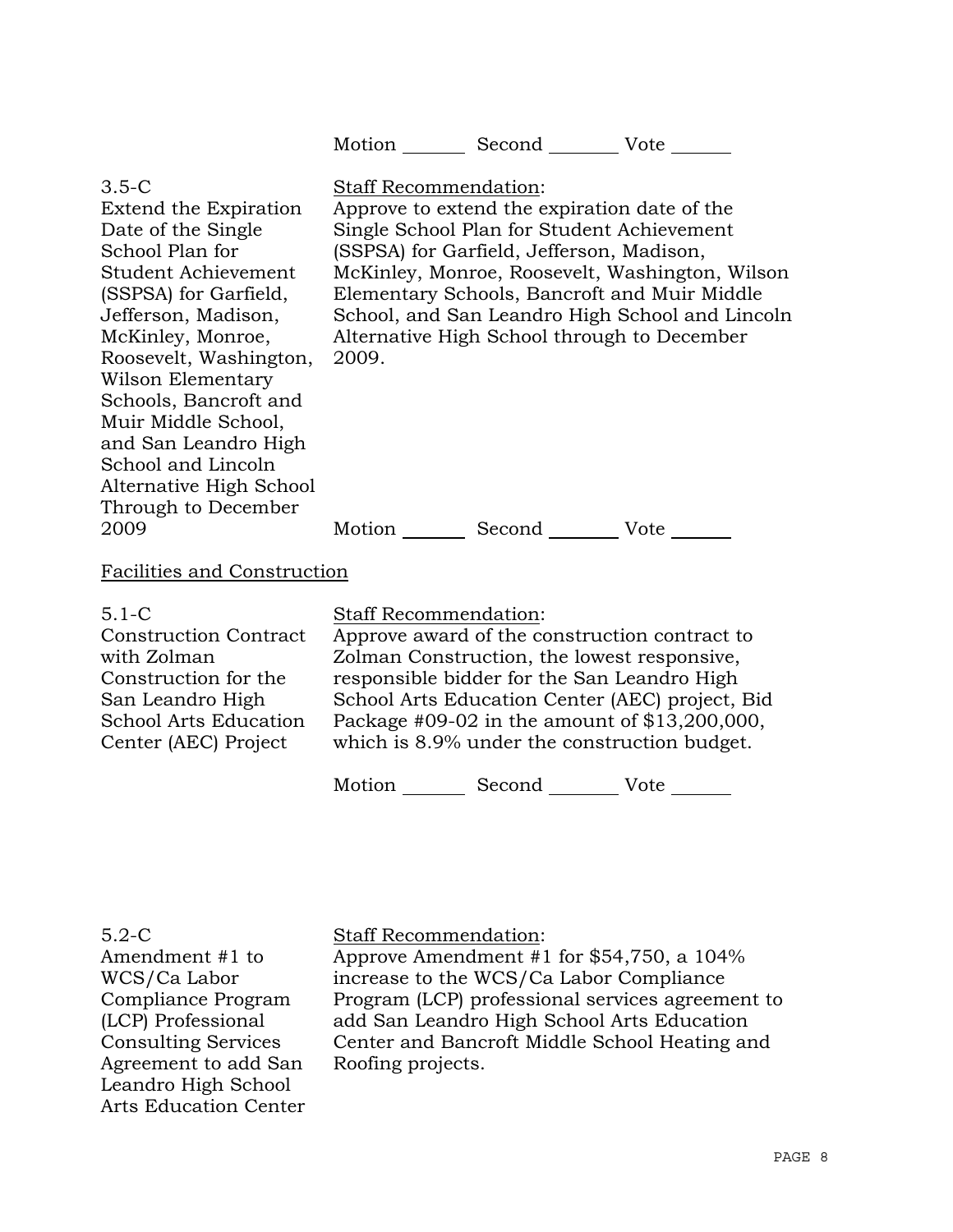| and Bancroft Middle<br>School Heating and<br>Roofing Projects                                                                                                                                                                                                                                                    | Second Vote<br>Motion                                                                                                                                                                                                                                                                                                                                                                                        |
|------------------------------------------------------------------------------------------------------------------------------------------------------------------------------------------------------------------------------------------------------------------------------------------------------------------|--------------------------------------------------------------------------------------------------------------------------------------------------------------------------------------------------------------------------------------------------------------------------------------------------------------------------------------------------------------------------------------------------------------|
| $5.3 - C$<br>Contract for Division of<br>the State Architect<br>(DSA) Inspector of<br>Record (IOR)<br>Inspection Services,<br>with Jerome R.<br>Zalinski for the San<br>Leandro High School<br>Arts Education Center,<br>Library Expansions<br>and the Bancroft<br>Middle School Heating<br>and Roofing projects | <b>Staff Recommendation:</b><br>Approve the Contract for Division of the State<br>Architect (DSA) Inspector of Record (IOR)<br>Inspection Services, with Jerome R. Zalinski for<br>the San Leandro High School Arts Education<br>Center, Library Expansions and the Bancroft<br>Middle School Heating and Roofing projects in the<br>not to exceed contract amount of \$285,000.<br>Motion<br>Second<br>Vote |

### **9:15-9:25 p.m. ACTION ITEMS**

These items are presented for action at this time. Some may have been reviewed at a previous meeting.

Human Resources

| $2.1 - A$              | <b>Staff Recommendation:</b> |                                             |                                                |
|------------------------|------------------------------|---------------------------------------------|------------------------------------------------|
| Ratification of        |                              |                                             | Ratify the Tentative Agreement between the San |
| Tentative Agreement    |                              | Leandro Unified School District and the San |                                                |
| between the San        |                              | Leandro Teachers' Association.              |                                                |
| Leandro Unified School |                              |                                             |                                                |
| District and the San   |                              |                                             |                                                |
| Leandro Teachers'      |                              |                                             |                                                |
| Association            | Motion                       | Second                                      | Vote                                           |

# **9:25 – 9:40 p.m. CONFERENCE**

These items are submitted for advance planning and to assist the Board in establishing future agenda items. The Board may, however, take action on the following:

| $1.1-A$             | <b>Staff Recommendation:</b>                   |
|---------------------|------------------------------------------------|
| Schedule of Regular | The Board will discuss and consider approving  |
| Board Meetings      | the schedule of the regular Board meetings for |